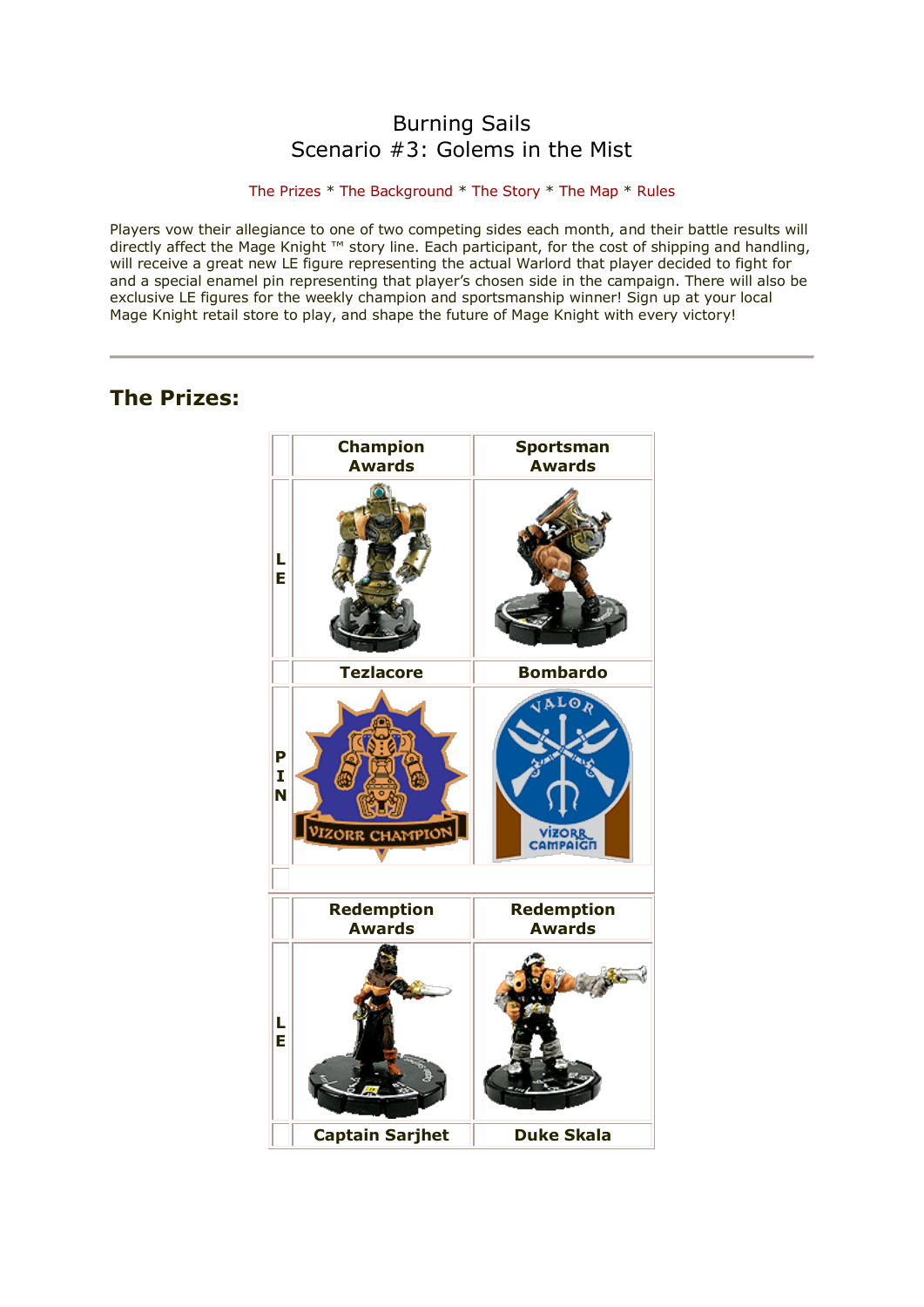

# **The Background :**

When Rebel warriors open fire on a neutral Xandressan trading ship bringing non-combat golems and supplies to embattled Fort Wyndam, the river-sailors counterattack with a vengeance! With Fort Wyndam and the fate of the soldiers within hanging in the balance, the two leaders clash to determine who shall control the Roa Vizorr and the entire River Valley!



# **Captain Sarjhet**

The Rebellion is attacking Fort Wyndam in a bid to gain control over the Upper River Vizorr and the entirety Grange Valley! Only one woman stands between the Rebels and total victory—Captain Sarihet—and after her ships are sunk by black powder shells, only Sarjhet and her valorous crew can protect the fort from total destruction!





# **Duke Skala**

Having gained the knowledge that the Xandressans were ferrying a prototype of the new Atlantean command golem, Duke Skala had to break centuries old-truce and open fire upon their vessels! While earning the wrath of a Xandressan Captain is a dangerous choice, gaining control over the river valley would pave the way for Rebel victories for years to come!

# **The Story:**

# **Scenario #3: Golems in the Mist**

Rallying his men at Vantha, Duke Skala was able to evade the worst of the Xandressan ambush. Now he is back on Captain Sarjhet's trail as the marooned river-folk flee north along the banks of the Roa Vizorr, and hopes to repay the favor.

# **Captain Sarjhet**

"Captain?" Sarjhet turned toward the sailor who spoke to her. "The merchant has arrived." Just behind her warrior, hands clasped behind his back, the Caeronn merchant waited casually for Sarjhet to address him. Dressed in silks and brightly colored clothing, the Caeronn merchant looked as if he'd belong in a posh gambling house in Caero rather than the northern riverlands.

Sarjhet turned and addressed him with a stare that made most nobles cringe. "How is it you come to be here, merchant, just when I have need of your wares?" The merchant's smile was brief as he bowed deeply.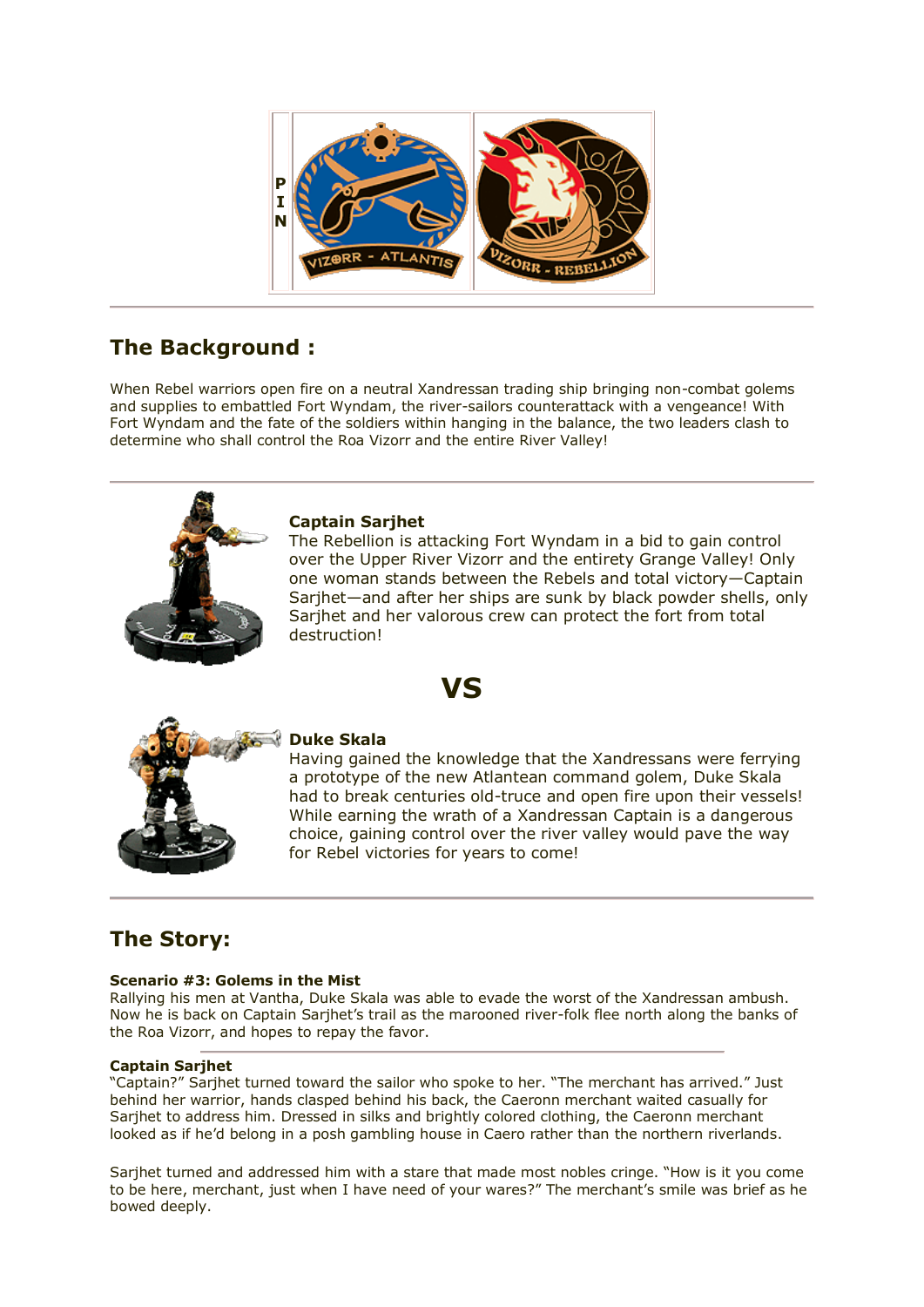"My lady captain, a successful merchant is often found in the right place at the right time." The popinjay rose from his bow. "As a loyal Atlantean citizen, I would like to bring you aid. May I ask what fate has brought us together?"

"After the burning of my fleet two weeks ago, and the battles we've fought with the Rebels since, it seems that we're the last hope the Atlantean soldiers at Wyndam have left. If the garrison falls, this whole area might well become Rebel territory. I want to take the fight to them, but with the loss of the Amotep specialists in last night's skirmish, all we have now are sword, spear, and bow. Against the Rebel cannon, we don't have a lot of options."

"Then I think I have exactly what you need," the popinjay said. "In my wagons I have swords, arrows, Golem parts, flamethrowers, and a variety of other useful objects. For mere gold, it can all be yours."

"We have gold, and you'll be paid for your trouble," Sarjhet said. "Is that all?"

"Hypothetically, what if I have something else that you might want? By chance, I may know someone that may be able to help you defeat Duke Skala. But he has to know just how serious you are about victory before he'll make terms with you.'

"Hypothetically, I'm open to options," Captain Sarjhet said. "Skala sank my ship and slaughtered many of my family with his Rebel-born treachery. I'm willing to do just about anything to win this fight."

"Yes," the strange merchant said slyly, "yes, I'm sure you are."

## **Duke Skala**

At Duke Skala's motion, the scout entered the tent. He snapped a quick salute and reported. "My lord, our scouts think we have found the Xandressan camp. Sarjhet has been sighted with them. Their camp is just over the next line of hills, between us and the river."

"Good, good. Send out the snipers and bring up the reserves. It is time to try end this ongoing game of rabbits and hounds. We have an Atlantean garrison to conquer." The scout saluted a second time and left. Skala looked down at his wounded friend. "Well, Aven, it looks like we may be able to finally wrap this up and get back to our task." The old man looked up from his camp cot, his face still gray from the injuries he'd taken at Vantha.

"Do you really think so?"

"I certainly hope so, old friend. I've got them where I want them, and I've got the resources to finish the job.'

"Aren't you worried about the lack of reinforcements? Food stores are starting to run low. An army can't fight on an empty belly."

"We'll worry about that tomorrow, as we head back down to Fort Wyndam. Today, we have to finish off our old enemy, even if it means tightening our belts by a notch or two.

Then, the sound of scuffling and running could be heard outside of the camp. The rattle of fuser fire crackled through the air, followed by a series of bellowing Xandressan warhorns.

"Another ambush," Duke Skala said as he calmly reached for his rifle. "Don't you think that they get tired of this?"

"Listen carefully, my pupil." Aven said, hearing the grind and crank of Golems in the morning mist. "It sounds less like an ambush," he said grimly, "and more like a war."